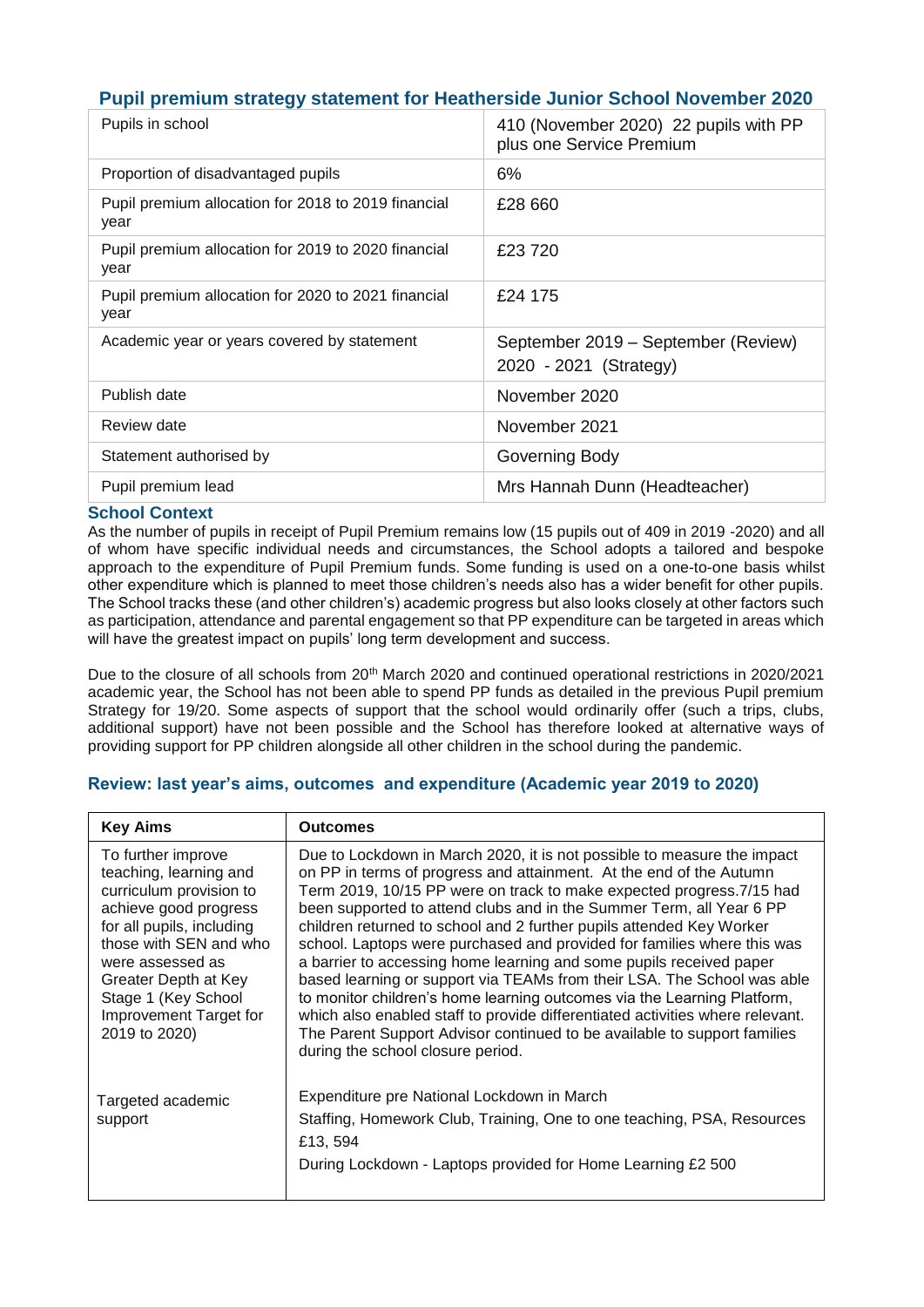#### **Disadvantaged pupil achievement for last available academic year (2018 to 2019)** Of the eight children in receipt of PP in Year 6 five (62%) were also on our SEN register.

| <b>Measure</b> | Number of the 8 children achieving ARE |
|----------------|----------------------------------------|
| Reading        | 3 out of 8                             |
| Writing        | 4 out of 8                             |
| Maths          | 4 out of 8                             |

### **1. Strategy aims for disadvantaged pupils in 2020- 2021 (School Improvement Plan)**

| <b>Measure</b>                                                                                                                                                              | <b>Outcomes</b>                                                                                                                                                                                                                                                                                         |
|-----------------------------------------------------------------------------------------------------------------------------------------------------------------------------|---------------------------------------------------------------------------------------------------------------------------------------------------------------------------------------------------------------------------------------------------------------------------------------------------------|
| To support all pupils in their return<br>to school and to ensure that their<br>academic and social and emotional<br>needs are understood and met.                           | Outcomes will show that pupils are supported to help address<br>any gaps due to lost learning and will maintain or improve (over<br>time) on their attainment against their starting points whilst also<br>having access to a broad, rich and relevant curriculum.                                      |
| Plan and deliver teaching and<br>learning to enable all pupils to make<br>at least expected progress based<br>on their prior attainment.                                    |                                                                                                                                                                                                                                                                                                         |
| <b>Measure</b>                                                                                                                                                              | <b>Key strategies</b>                                                                                                                                                                                                                                                                                   |
| To assess pupils' current level of<br>attainment after Lockdown in order to<br>plan approaches to teaching and<br>learning which will enable them to<br>make good progress. | Design, plan and implement changes to the curriculum where<br>needed.<br>Track and monitor pupils' progress, taking account of their<br>attainment in Spring 2020 (and KS1 where appropriate).<br>Revisiting of previous year's objectives and opportunities to<br>overlearn where needed.              |
| Barriers to learning these priorities<br>address                                                                                                                            | Missed learning due to Lockdown and impact on learning to<br>learn skills.<br>Helping children to develop the core skills in Reading, Writing<br>and Maths to enable children to make good progress. For<br>those at Greater Depth, helping children to develop higher<br>order thinking and cognition. |
| Projected spending                                                                                                                                                          | Staff training (Let's Think in English)<br>Additional staffing (In addition to that planned through Catch<br>Up)<br>Resources to support learning<br>(See Targets 2 and 3 below)                                                                                                                        |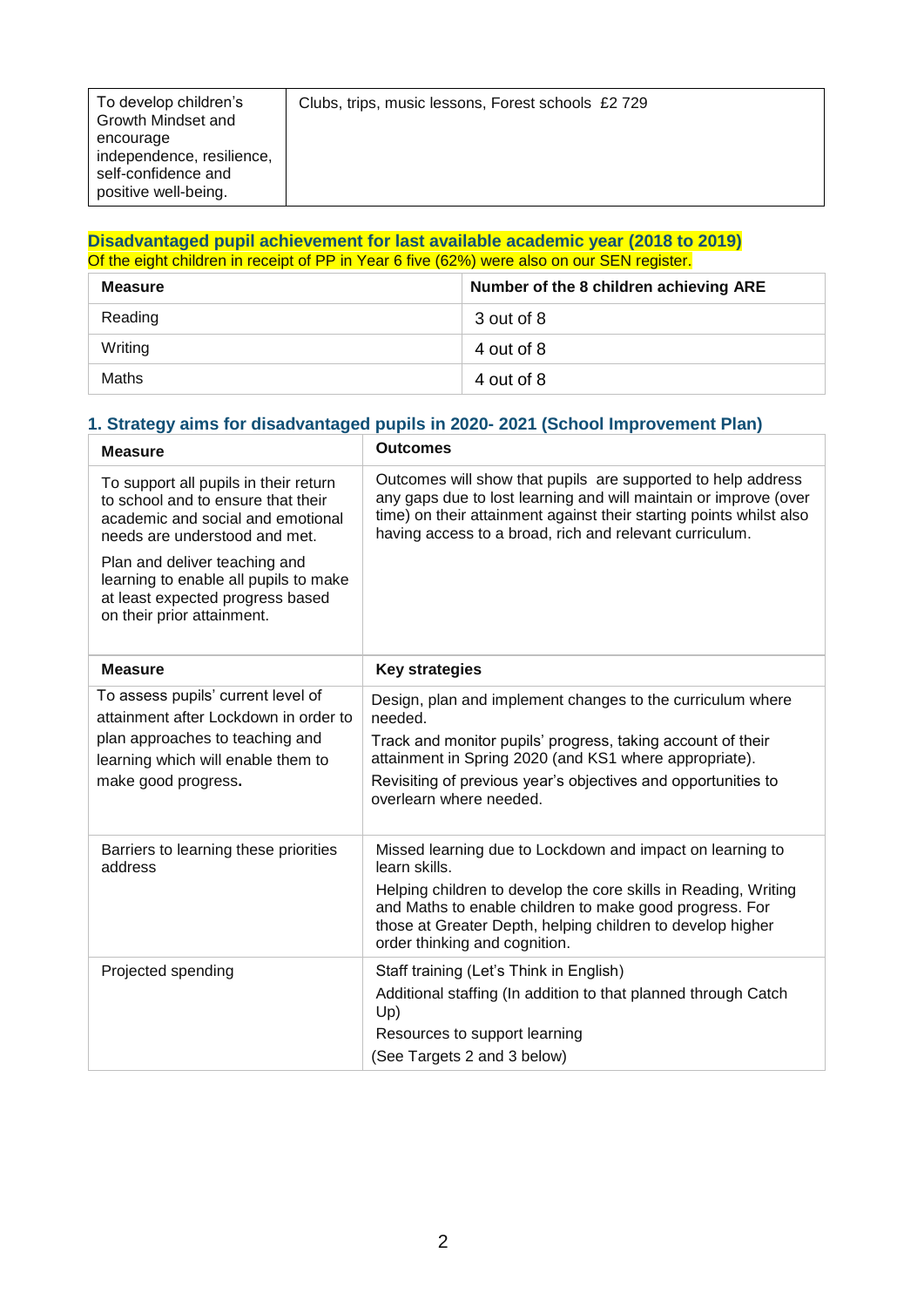## **2. Targeted academic support for current academic year**

| <b>Measure</b>                                                                                                                                   | <b>Key strategies</b>                                                                                                                                                                                                                                                                                                                                                                                                                                                                                                                                                                                                                                                                                                                                                                                                                                                                                                                                          |  |
|--------------------------------------------------------------------------------------------------------------------------------------------------|----------------------------------------------------------------------------------------------------------------------------------------------------------------------------------------------------------------------------------------------------------------------------------------------------------------------------------------------------------------------------------------------------------------------------------------------------------------------------------------------------------------------------------------------------------------------------------------------------------------------------------------------------------------------------------------------------------------------------------------------------------------------------------------------------------------------------------------------------------------------------------------------------------------------------------------------------------------|--|
| To further develop children's<br>mastery of key skills in maths,<br>reading and writing to help achieve<br>good progress.<br>(Key Improvement 2) | As each of the School's Pupil Premium children have very<br>individual needs, the strategies and support is tailored to each<br>pupil. Examples of specific approaches include<br>Additional reading skills session weekly taught by a teacher<br>$\bullet$<br>Pre-teaching<br>$\bullet$<br>Provision of study guides<br>$\bullet$<br>Support in class<br>$\bullet$<br>Additional intervention groups<br>$\bullet$<br>Booster lessons<br>$\bullet$<br>Strategies to support Home Learning<br>$\bullet$<br>Training for staff<br>$\bullet$<br>Shared employment of a Parent Support Advisor<br>$\bullet$<br><b>Additional resources</b><br>$\bullet$<br>Proactive approach to working with parents, including<br>$\bullet$<br>partnerships with other agencies where relevant.<br>Provision of laptops/access to technology/IXL<br>$\bullet$<br>Mixed ability teaching in Maths following a Mastery approach<br>and continued participation with the Maths Hub. |  |
| Barriers to learning these priorities<br>address                                                                                                 | Lack of confidence and independence, development of core<br>skills, lack of parental engagement/active support.<br>Missed learning due to Lockdown                                                                                                                                                                                                                                                                                                                                                                                                                                                                                                                                                                                                                                                                                                                                                                                                             |  |
| Projected spending                                                                                                                               | £13720                                                                                                                                                                                                                                                                                                                                                                                                                                                                                                                                                                                                                                                                                                                                                                                                                                                                                                                                                         |  |

# **3.Wider strategies for current academic year**

| <b>Measure</b>                                                                                                                                                                     | <b>Key strategies</b>                                                                                                                                                                                                                                                                                                                                   |  |
|------------------------------------------------------------------------------------------------------------------------------------------------------------------------------------|---------------------------------------------------------------------------------------------------------------------------------------------------------------------------------------------------------------------------------------------------------------------------------------------------------------------------------------------------------|--|
| To actively promote skills, values,<br>approaches and strategies which<br>support and develop the wellbeing<br>and emotional health of (staff and)<br>pupils.<br>Key Improvement 4 | As each of the School's Pupil Premium children have very<br>individual needs, the strategies and support is tailored to each<br>pupil. For 2020/2021 provision is subject to DfE/Government<br>regulations and guidelines, including being able to offer extra-<br>curricular activities, trips and activities which involve mixing<br>between Bubbles. |  |
| To develop children's Growth<br>Mindset and encourage<br>independence, resilience, self-<br>confidence and positive well-being.                                                    | <b>Forest Schools provision</b><br>ELSA training and hours                                                                                                                                                                                                                                                                                              |  |
| Barriers to learning these priorities<br>address                                                                                                                                   | Opportunities outside of school, family and individual pupils'<br>circumstances and post-adopted status.<br>Impact of Lockdown on pupils' wellbeing                                                                                                                                                                                                     |  |
| Projected spending                                                                                                                                                                 | £3475<br>Funds will be retained to support participation in Residential<br>Trips (Years 4 and 6) in 2021 subject to restrictions being<br>lifted. $(E2200)$                                                                                                                                                                                             |  |